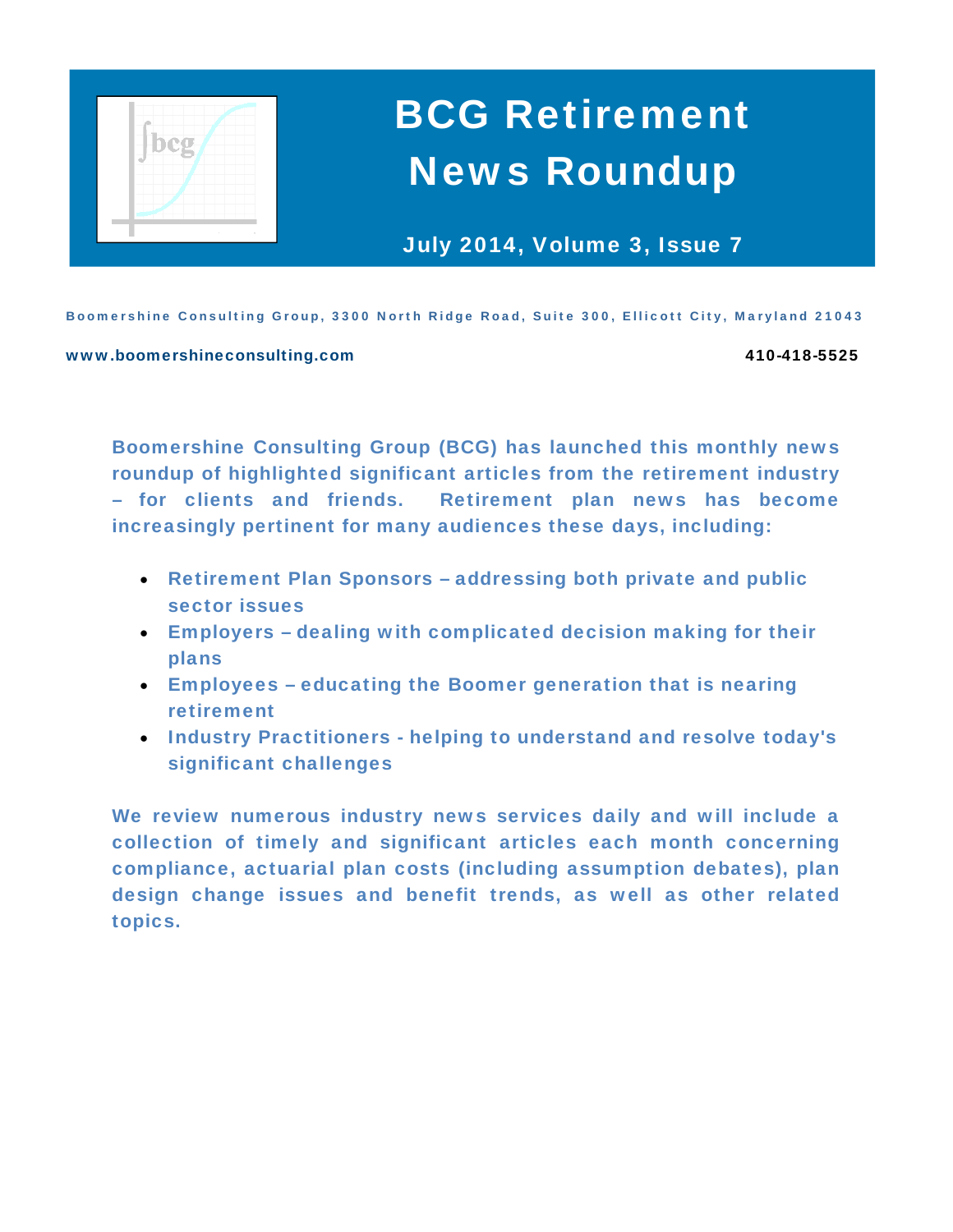| <b>INSIDE THIS ISSUE</b>                                                                                        |
|-----------------------------------------------------------------------------------------------------------------|
| <b>Public Sector/Government Plans</b>                                                                           |
| Secrecy in Pensions Triggers Legislative Brawl in<br><b>North Carolina</b>                                      |
| The Not-So-Sunny Side of Pension Obligation<br><b>Bonds</b>                                                     |
| Bankruptcy judge may rule pensions can be cut                                                                   |
| <b>Detroit Retirees Back Pension Cuts by a Landslide</b>                                                        |
| Public pension plans reap benefits from Citigroup<br><b>settlement</b>                                          |
|                                                                                                                 |
| <b>Private Sector</b>                                                                                           |
| <b>Insurer Warns Some Pooled Pensions Are Beyond</b><br><b>Recovery</b>                                         |
| Corporate pension plan funded status flat for<br>quarter, up in June - 3 reports                                |
| <b>LONG-TERM DOWNWARD TREND OF FEES PAID</b><br>BY 401(K) INVESTORS IN MUTUAL FUNDS<br><b>CONTINUED IN 2013</b> |
| Pension smoothing part of Highway Trust Fund<br>deal                                                            |
| Thousands of 401(k)s Fail Nondiscrimination Tests                                                               |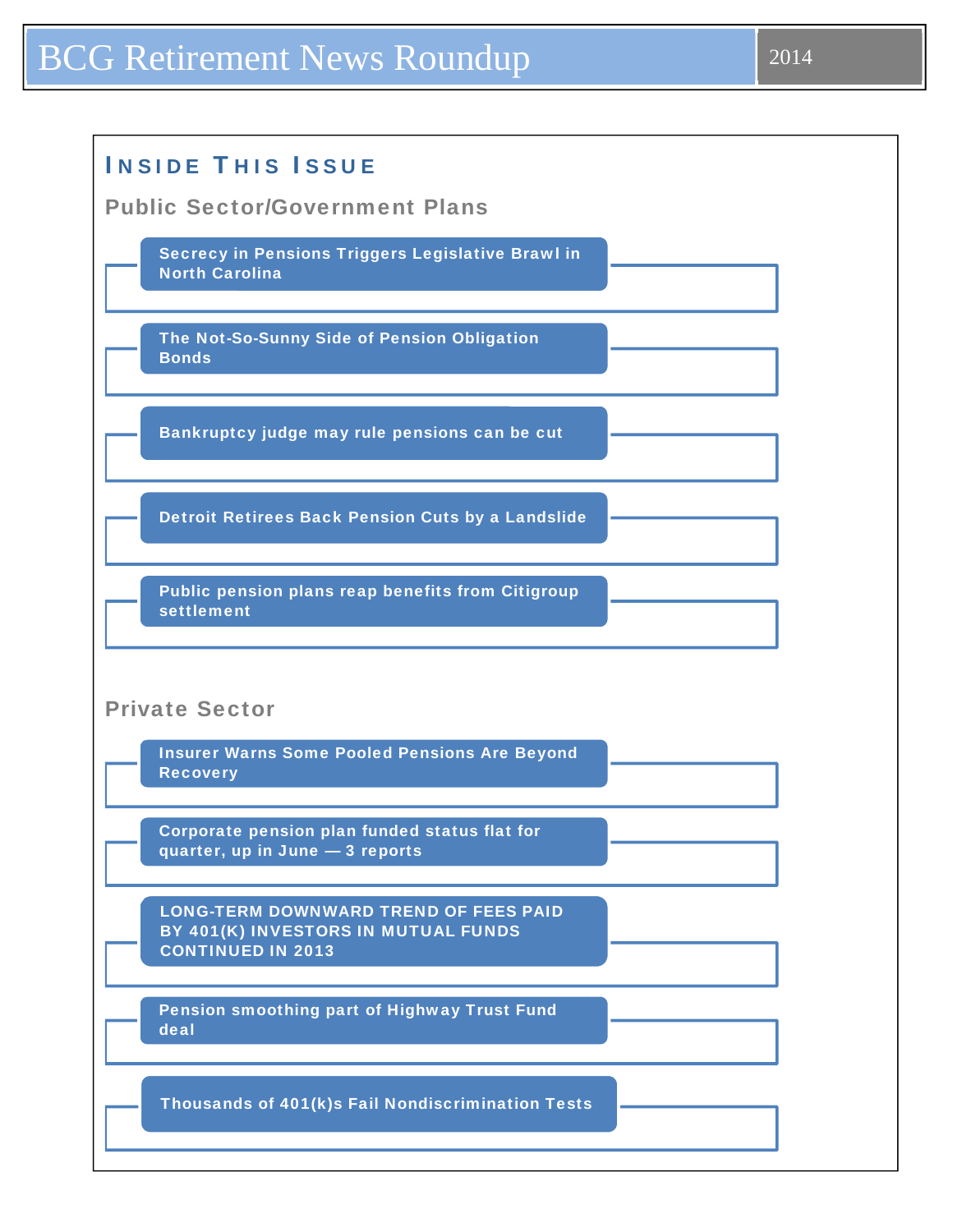# Public Sector/Government Plans

# <span id="page-2-0"></span>Secrecy in Pensions Triggers Legislative Brawl in North **Carolina**

A legislative fight between North Carolina Treasurer Janet Cowell and a state employee association is signaling growing tension over disclosure practices as public pensions seek to improve returns with alternative investments.

Cowell, a 45-year-old Democrat, opposed a bill by the State Employees Association of North Carolina to require more disclosure about deals with Wall Street firms hired to manage alternatives to stocks and bonds for the \$87 billion pension she controls. Cowell warned that giving out more information would cost more than \$1.8 billion for violating secrecy agreements, and instead supported a bill that would conceal details for five years after a contract is completed.

"Our pensions get huge amounts of money to invest from the employees," said Representative Nathan Baskerville, a Henderson Democrat who co-sponsored legislation requiring immediate disclosure. "I need to be able to tell my constituents that we're protecting their money. I need to know how much we're paying."

The dispute comes as states invest more in private equity and hedge funds in a bid to meet average return targets of 7.7 percent. Stocks and bonds no longer consistently deliver as the U.S. Federal Reserve holds benchmark rates near historic lows. When state can't achieve their planned investment returns, they must increase funding out of their budgets or cut benefits.

#### Secrecy Agreements

Since 2001 states have increased allocations to alternatives to \$460 billion, or 15.3 percent, from \$66 billion, or 3.3 percent in 2001, according to the National Association of State Retirement Administrators.

Most private-equity and hedge-fund investments come with agreements that prevent pensions from disclosing certain information, including details on fees, investment strategy and other "trade secrets."

Unlike fees for stocks and bonds, those for alternatives tend to be opaque, so the only way to get a complete picture of performance is by knowing how much the state is paying, Baskerville said.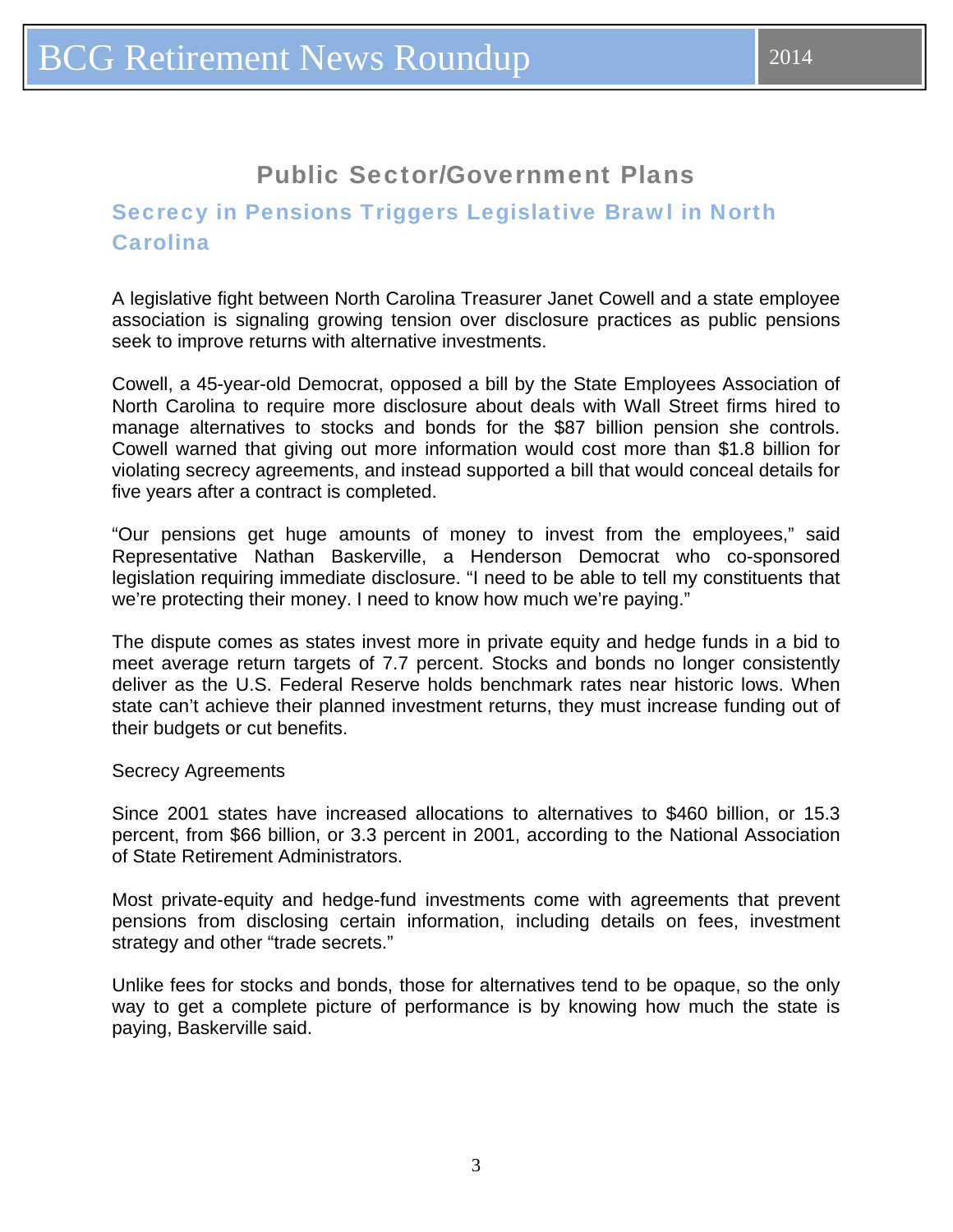Without that, taxpayers and employees have no way to know whether an investment is a good deal, said Andrew Biggs, resident scholar of the American Enterprise Institute, a Washington research group that studies politics, government and policy.

### Inherent Opacity

"Alternatives are inherently less transparent," Biggs said in an e-mail. "Hedge funds are understandably loath to discuss their trading strategies, since that's what differentiates them from their competitors. But the public wants to know what investments are being made, what the risks are, and how much the pension is paying in fees."

North Carolina assumes its pension must earn 7.25 percent annually to cover promised benefits and to calculate what local governments and the state must contribute. Some funds, such as the California Public Employees' Retirement System, the biggest of its kind in the U.S. with almost \$300 billion, have lowered return assumptions under pressure to reflect market realities.

North Carolina has about \$18.7 billion of alternative investments, or 21.5 percent of its assets. In 2007 it was 3 percent and the state has authority to increase it to 35 percent. The pension lagged behind both of its benchmarks for private equity and hedge funds for the past 10 years, according to its financial report.

Still, the state paid \$416.2 million to firms hired to manage pension money last fiscal year, according to its annual report. A footnote says that it didn't disclose all fees, such as those for fund-of-fund investments.

#### Fee Inflation

Alternative investments have led to battles over disclosure in other states. Last month, the Pennsylvania Public School Employees' Retirement System removed such contracts posted prior to 2012 from the treasurer's website.

In May, U.S. Securities and Exchange Commission Chairwoman Mary Jo White told Congress that hedge funds and private-equity firms have created bogus service providers to boost fees from portfolio companies and investors. More than half of about 400 private-equity firms that the SEC staff examined charged unjustified expenses, Bloomberg reported in April, citing an unnamed person familiar with the findings.

#### Pension Sleuth

In January, North Carolina's state employees association hired Edward Siedle, a former SEC attorney and now president of Benchmark Financial Services, to investigate the fund's investments. Siedle found what he said are hundreds of millions of dollars of undisclosed fees. That led the association to push for legislation that would require information about alternative investments to be disclosed as soon as July.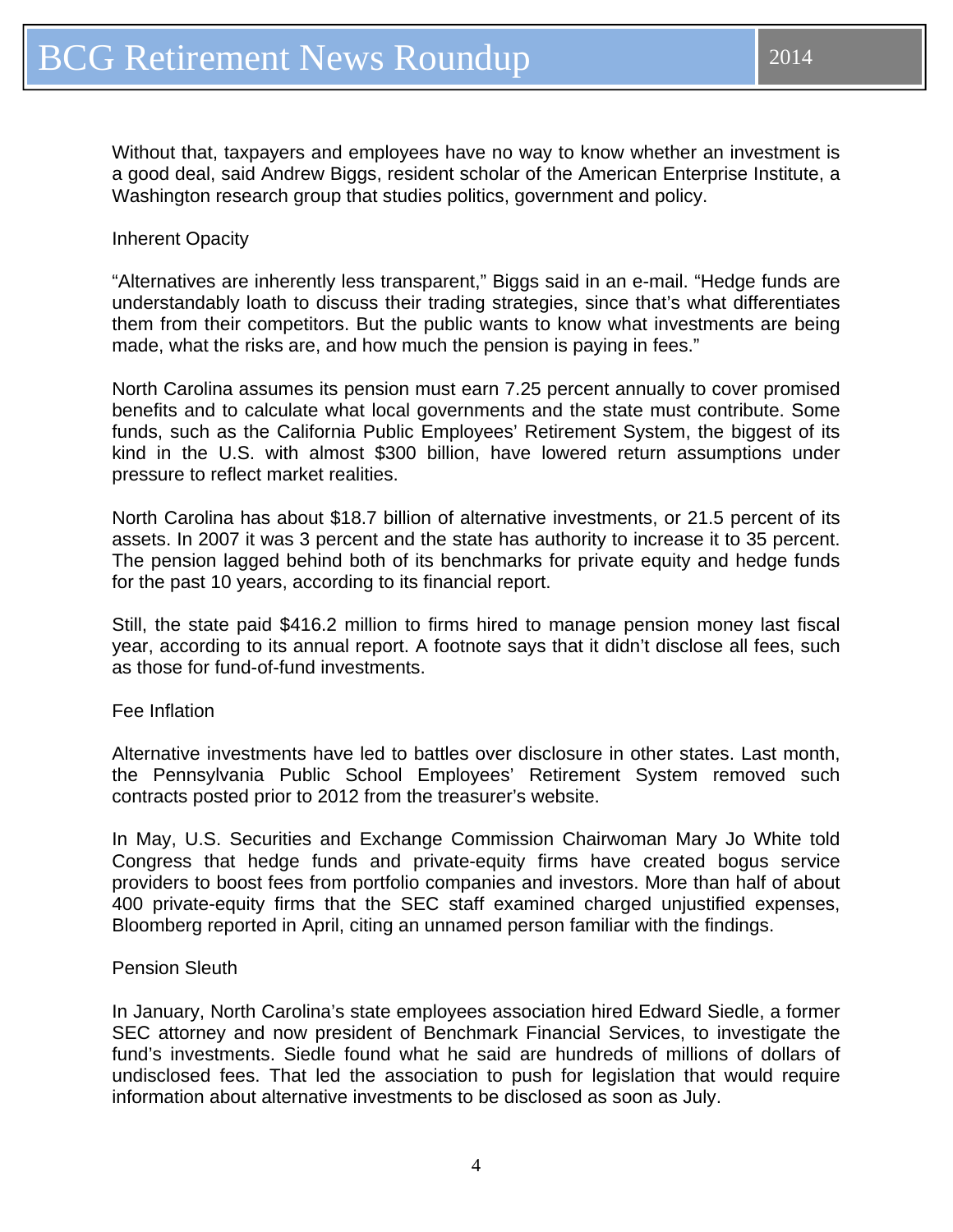In a legislature that has used its veto-proof Republican majority to pursue an agenda of tax and service cuts that set off weekly protests at the statehouse, the pension battle is striking for its bipartisanship.

Republicans are the majority of primary sponsors for both the bill backed by Cowell and the union-supported disclosure bill she opposes. Only the treasurer's bill is moving forward so far. Governor Pat McCrory, a Republican, doesn't comment on pending legislation, said Rick Martinez, a spokesman.

The five-year period of secrecy the treasurer supports would mean the statute of limitations for securities fraud claims would expire before documents are made public, said the employees association's general counsel, Tom Harris.

"This bill is bad," Ardis Watkins, a lobbyist for the association said at a committee hearing June 18. "It's going to enshrine bad practices. For a generation it's going to keep the public from knowing what they have a right know."

Sole Authority

North Carolina, New York, Connecticut and Michigan are the only states that have a single person overseeing their pensions, and Cowell has close ties with the financial services industry. She has taken campaign contributions from some companies that have won contracts to manage alternative investments.

Of the \$1.1 million Cowell received for her 2012 campaign, \$196,710 came from the financial industry, according to the National Institute on Monday in State Politics in Helena, Montana. People in New York City donated \$133,300, more than came from Charlotte, North Carolina's biggest city.

Cowell's spokesman, Schorr Johnson, said the pension has grown 45 percent under Cowell and that she is committed to protecting its integrity.

"The performance of the pension fund is paramount," he said in an e-mail. "Transparency is strongly valued by the department of State Treasurer, and key to confidence in the investment process. Treasurer Cowell has implemented numerous ethics and disclosure reforms which make North Carolina's investment program one of the most transparent in the nation."

**© Copyright 2014 Bloomberg News.**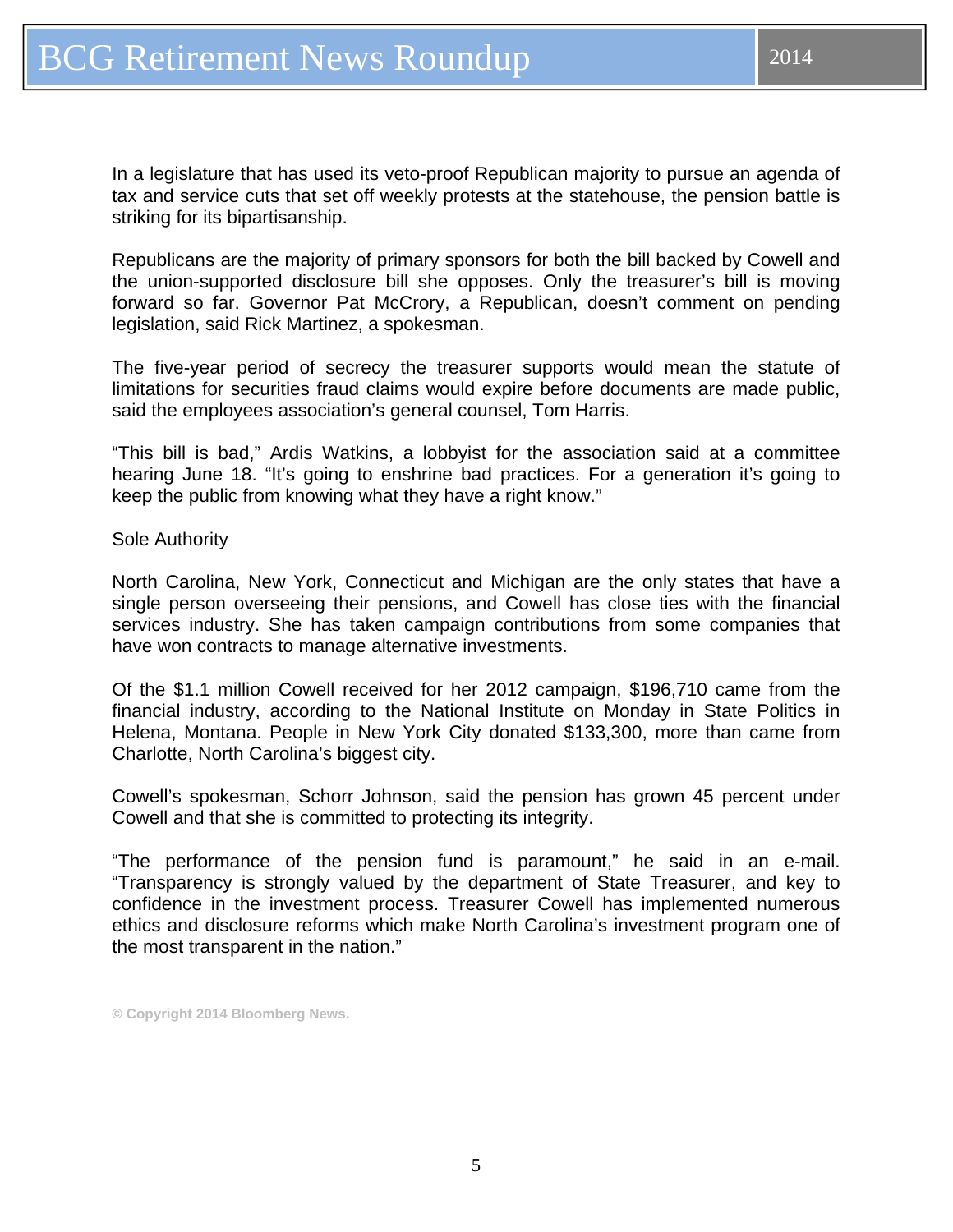### <span id="page-5-0"></span>The Not-So-Sunny Side of Pension Obligation Bonds

Some governments, particularly those with money problems, borrow to quickly pay down their pension obligations. But a new study shows it can leave them more financially vulnerable.

A tool that some governments have used to immediately pay down their pension obligations through borrowing can leave those governments more financially vulnerable than they were before, a new study says.

The tool, called Pension Obligation Bonds (commonly referred to as POBs), allows governments to issue taxable bonds for the purposes of putting money toward or fully paying off the unfunded portion of a pension liability. The proceeds from the bond issue go in the pension fund. The theory is that the rate of return on the investment will be greater than the interest rate the government pays to bond investors so that the transaction is favorable to the government; it makes money off the deal.

In actuality, however, a study issued in July by Boston College's Center for Retirement Research found that the stock market and interest rate swings have meant that many governments have paid dearly for issuing POBs, especially those that issued bonds in the mid-2000s or early 1990s. And, because financially distressed governments are more likely to issue the bonds, the results often mean even more financial problems.

The report noted that the governments more likely to issue POBs are ones that have pension plans that represent "substantial obligations." The governments have large outstanding debt and are short of cash. However, rather than necessarily relieving such governments of financial pressures, the bonds actually create a more rigid financial environment. Issuing bond debt to pay off a long-term obligation like a pension liability turns a somewhat flexible pension obligation into a hard and fast annual debt payment. Thus, "governments that have issued a POB have reduced their financial flexibility," the study says.

The governments of Illinois, California and New Jersey have been very active in issuing POBs over the last three decades, according to the report, which converted totals to 2013 dollars. Illinois and California have each issued more than \$25 billion total, although more than \$10 billion of Illinois' bonds have been issued after the stock market began rebounding in 2009. New Jersey has issued more than \$11 billion in POBs since 1985. Yet the states still stand out as having some of the nation's highest unfunded liabilities. Illinois in particular has one of the country's worst funded ratios (less than 40 percent of its public employee pension system is funded). New Jersey and Illinois (and up until recently, California) have also continued to struggle with balancing their budgets, even after the recession ended in 2009.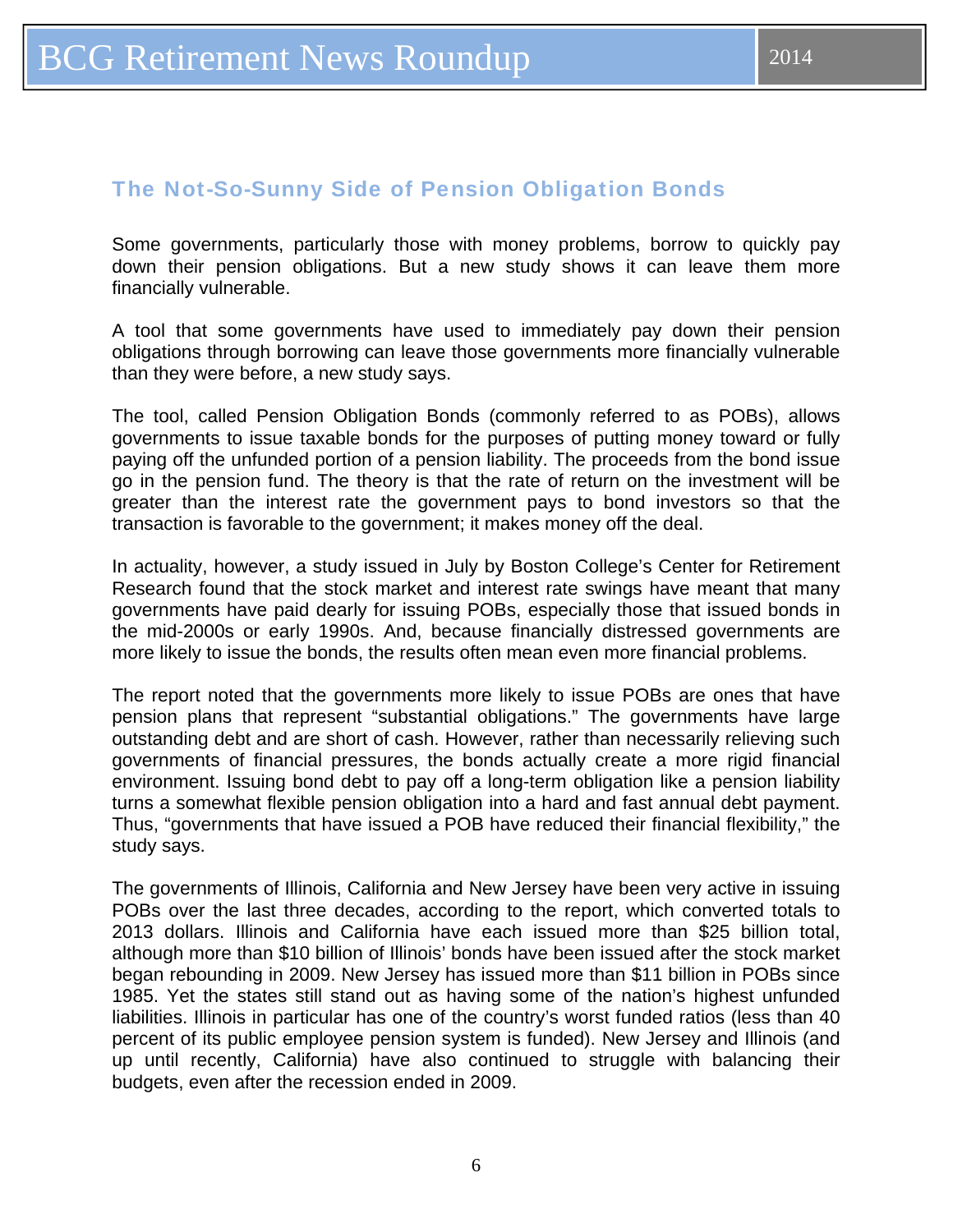<span id="page-6-0"></span>POBs' net returns (what the investment has earns after making bond payments) has varied, depending on when the bonds were issued. According to the center's research, the net rate of return has averaged in the low, single digits for most years (the 30-year average is 1.5 percent). Governments that issued Pension Obligation Bonds in 1998, 1999, 2000 and 2007 actually lost money on their investment. Detroit, for example, issued debt at the peak of the market in the mid-2000s to fund its pension plan and did so using a complicated interest rate swap deal. The result was that the deal went the wrong way for the city. Detroit was still on the hook to pay bondholders and though its pension was well funded, it had even less day-to-day cash to meet its financial obligations. That debt played a key role in Detroit's decision to file for bankruptcy last July.

The authors said that POBs do have the potential to be used responsibly -- that is, "by fiscally sound governments who understand the risks involved or could play a role as part of a broader system reform package." For example, in 2002 and 2003, Sheboygan County and Winnebago County in Wisconsin borrowed more than \$7 million combined and earned investment returns greater than 20 percent on the borrowed money. Meanwhile, they paid less than three percent interest on their debts so earned an extra 17 percent return as a reward for taking on additional risk. But, such examples such are few and far between.

**Copyright © 2014 All rights reserved. e.Republic** 

# Bankruptcy judge may rule pensions can be cut

A federal judge handling the Stockton bankruptcy may be moving toward a landmark ruling that CalPERS pensions can be cut, possibly while allowing the city to exit bankruptcy in October without cutting its pensions.

U.S. Bankruptcy Judge Christopher Klein yesterday outlined an argument, a "summary from 50,000 feet," for treating CalPERS pensions like other debt, then invited CalPERS, Stockton and other parties to respond with written briefs.

The judge said he wanted to share his "preliminary thoughts" to give the lawyers in the case a chance to "straighten me out before I make some dramatic boneheaded mistake" about a simple understanding of the law.

Klein emphasized at the end of his remarks that his view of the "jigsaw puzzle" of how state pension law fits with federal bankruptcy law is still tentative. "I could be persuaded of opposite propositions," he said.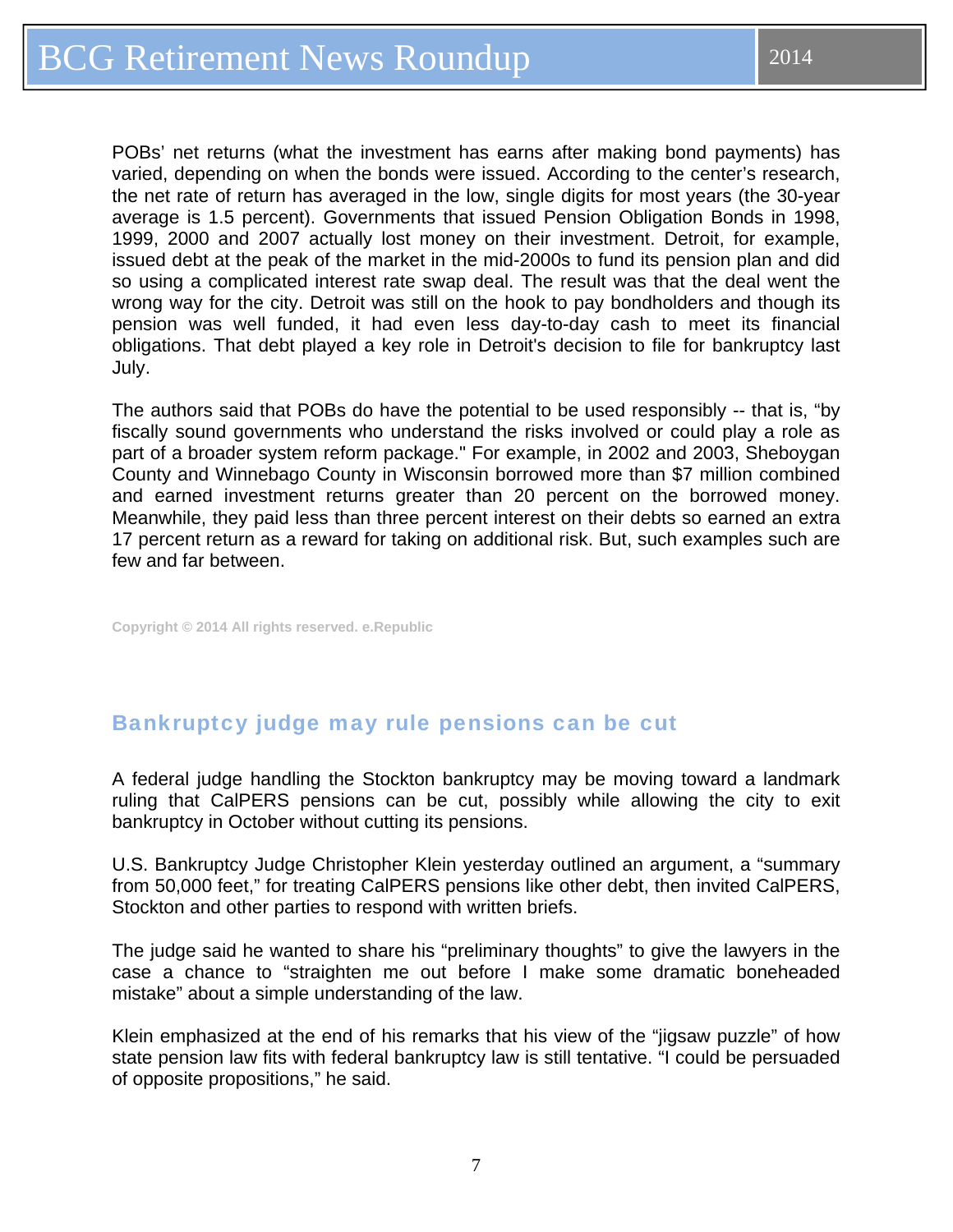A federal judge ruled in the Detroit bankruptcy that public pensions can be cut in bankruptcy. But CalPERS has argued, among other things, that Detroit has a city-run plan and an "arm of the state" like CalPERS cannot be impaired in a federal bankruptcy.

Klein said the implication of his remarks is that he might conclude the CalPERS contract with Stockton is being rejected, and the \$1.5 billion CalPERS would charge for terminating the contract is unenforceable.

"But that does not necessarily mean that this plan of adjustment (of debt to exit bankruptcy), which is proposed without any change to pensions, is necessarily not confirmable," he said.

Stockton does not want to cut pensions, arguing they are needed to be competitive in the job market, particularly for police. Stockton voters approved a ¾-cent sales tax increase last November to add more police and other public safety measures.

After filing for bankruptcy in June 2012, Stockton reached agreements with three bond insurers, all city unions and other major creditors. But in closed-door mediation the city could not reach an agreement with two Franklin bond funds, triggering a rare trial.

The city exit plan would pay Franklin \$135,000 for a \$36 million bond debt. Klein yesterday put a value of \$4 million on the loan collateral the city said was of little value to Franklin due to use restrictions and other problems: two golf courses and a park.

A Franklin attorney told the judge \$4 million in cash would be acceptable, but two other options mentioned by the city would be an issue: payment over time or giving Franklin the property.

The judge set a schedule for receiving briefs and responses before the next hearing Oct. 1. "Ideally, I would like to be able to make findings that conclude the matter," he said.

A decision to confirm the debt-cutting plan of adjustment, allowing Stockton to exit bankruptcy, would have to find that creditors are being treated fairly. The judge questioned whether the California Public Employees Retirement System is a creditor.

If a city pension plan is terminated and there is not enough money to cover obligations, Klein said, state law authorizes CalPERS to close the funding gap by cutting the pensions of workers and retirees.

"It seems to me if you are going to take away part of an individual's pension, the individual is the creditor and CalPERS is in effect a servicing agency," the judge said.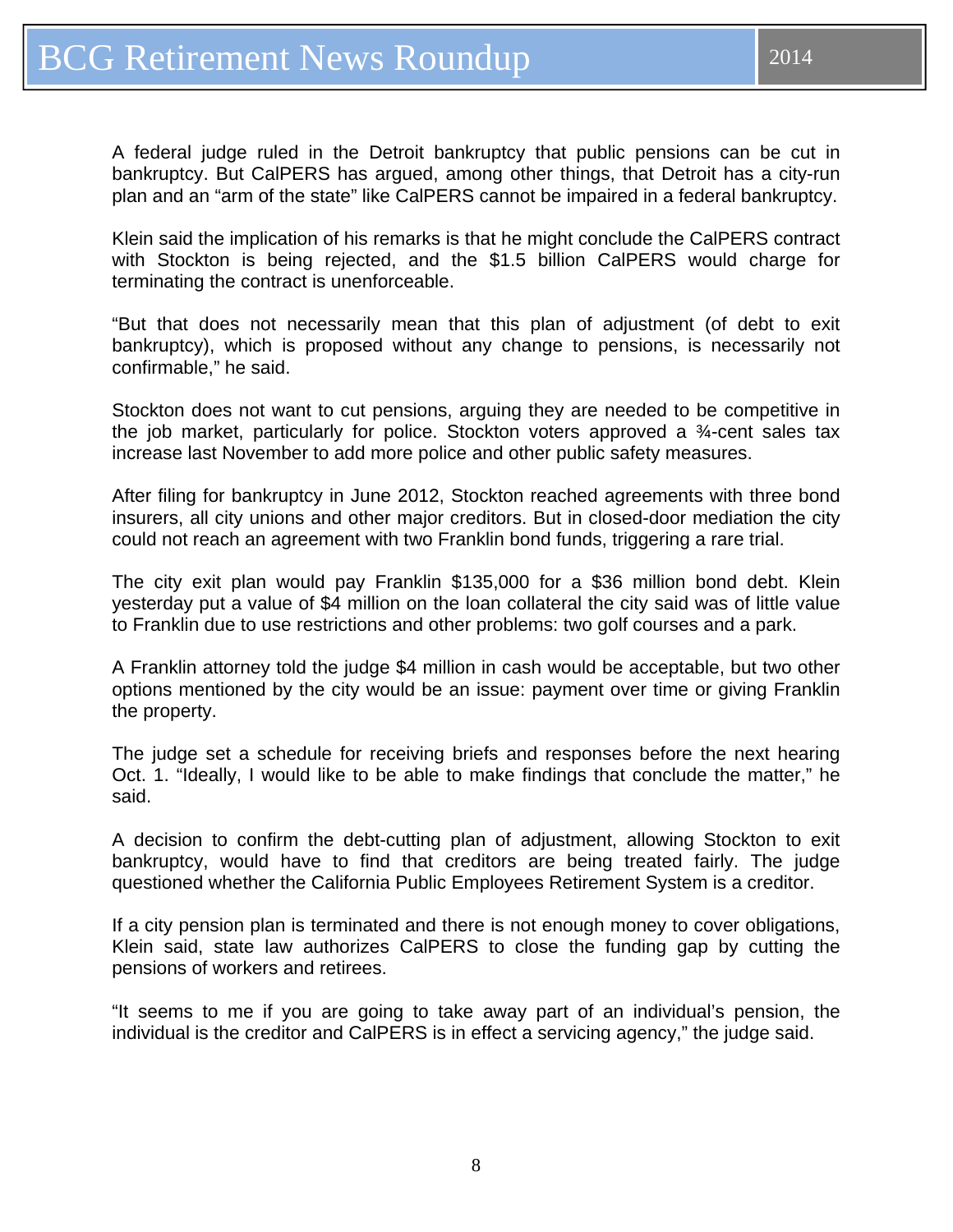Klein mentioned that when ruling Stockton was eligible for bankruptcy, despite opposition from two big bond insurers who later settled, he found that workers took a "de facto haircut" through employment reduction and collective bargaining.

The judge also made an important ruling in 2012 that retiree health care can be cut in bankruptcy, allowing a debt valued at \$544 million by Stockton to be replaced with a one-time payment of \$5.1 million.

Klein may have been addressing the CalPERS "arm of the state" argument when he said the big system has "two different pieces" to the puzzle: state workers and cities and other local governments that contract for pension services.

The local governments voluntarily contract with CalPERS, he said, even though under state retirement law they can form their own retirement system or contract with county retirement systems or private providers.

"It looks like a city could bow out of CalPERS without necessarily being thrown out of CalPERS," he said, although that would be difficult.

Klein said he would like an explanation of two state laws that allow CalPERS to put a lien on the property of bankrupt cities and prevent bankrupt cities from rejecting their CalPERS contract.

He said a state law enacted in 1982 appears to be a response to a federal law in 1979, enacted in the wake of New York City's financial crisis, that allowed more than bond debt to be cut in a municipal bankruptcy.

"All of a sudden all sorts of debt potentially could be discharged," he said. "So it's no surprise … this lien is created."

Klein said the state lien law appears to conflict with federal bankruptcy in several ways. "As against that, it makes me wonder if this so-called lien is the kind of thing that could be enforced," he said.

The judge said exhibits filed during the trial show that a 1996 state law preventing bankrupt local governments from rejecting CalPERS contracts, prompted by the Orange County bankruptcy in 1994, was intended to protect CalPERS from losses.

Under his reading of state law, said Klein, the employees are at risk of losses in a bankruptcy, not CalPERS. "So I'm kind of wondering who was pulling the wool over the eyes of the California Assembly and state Senate," he said.

The judge said he would need a good explanation of what authority allows the California Legislature to revise the federal bankruptcy code. "My usual answer is none, unless specifically provided by the bankruptcy code," he said.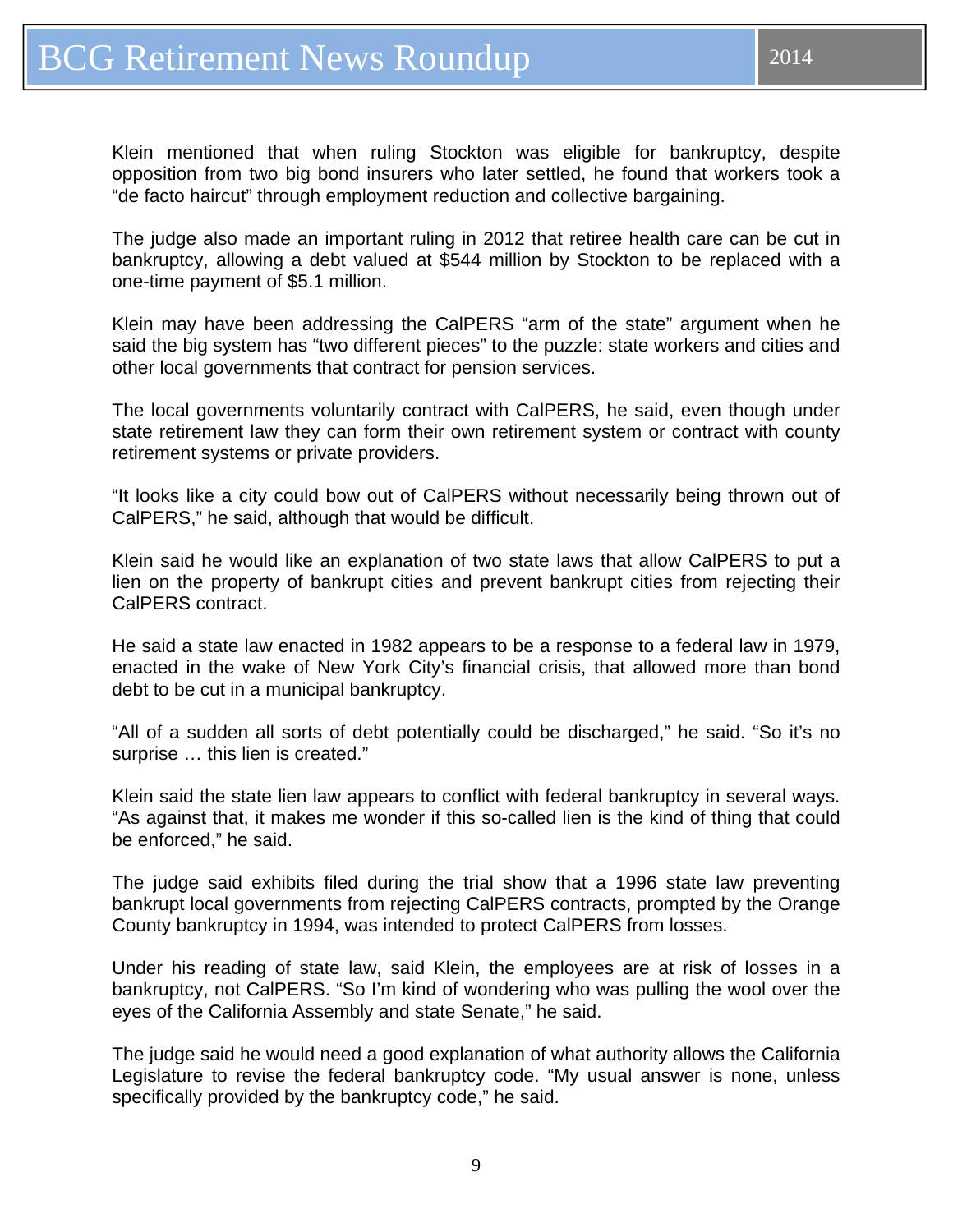<span id="page-9-0"></span>In addition to urging CalPERS to respond, the judge said a "helpful" city brief would show why the Stockton exit plan should be confirmed despite "what I have been hearing about CalPERS and the inviolability of the CalPERS contract and the lien."

A CalPERS statement issued after the hearing yesterday said: "In fulfillment to our fiduciary duty, CalPERS will continue to protect the benefits promised to our members.

"We welcome the opportunity to respond to the questions Judge Klein raised in court today, to discuss the implications of the California laws that govern pensions and that create a stable retirement system that provides significant value to cities and their employees."

**©** The Kubrick Theme.

### Detroit Retirees Back Pension Cuts by a Landslide

A year after filing for bankruptcy, Detroit is building momentum to get out, especially after workers and retirees voted in favor of major pension changes just a few weeks before a judge holds a crucial trial that could end the largest public filing in U.S. history.

Pension cuts were approved in a landslide, according to results filed shortly before midnight Monday. The tally from 60 days of voting gives the city a boost as Judge Steven Rhodes determines whether Detroit's overall strategy to eliminate or reduce \$18 billion in long-term debt is fair and feasible to all creditors. Trial starts Aug. 14.

"I want to thank city retirees and active employees who voted for casting aside the rhetoric and making an informed, positive decision about their future and the future of the city," said Kevyn Orr, the state-appointed emergency manager who has been handling Detroit's finances since March 2013.

General retirees would get a 4.5 percent pension cut and lose annual inflation adjustments. They accepted the changes with 73 percent of ballots in favor. Retired police officers and firefighters would lose only a portion of their annual cost-of-living raise. Eighty-two percent in that class voted "yes."

Voting ended July 11, and the counting was done by a private company.

Support for the pension changes triggers an extraordinary \$816 million bailout from the state of Michigan, foundations and the Detroit Institute of Arts. The money would prevent the sale of city-owned art and avoid deeper pension cuts. The judge, however, still must agree.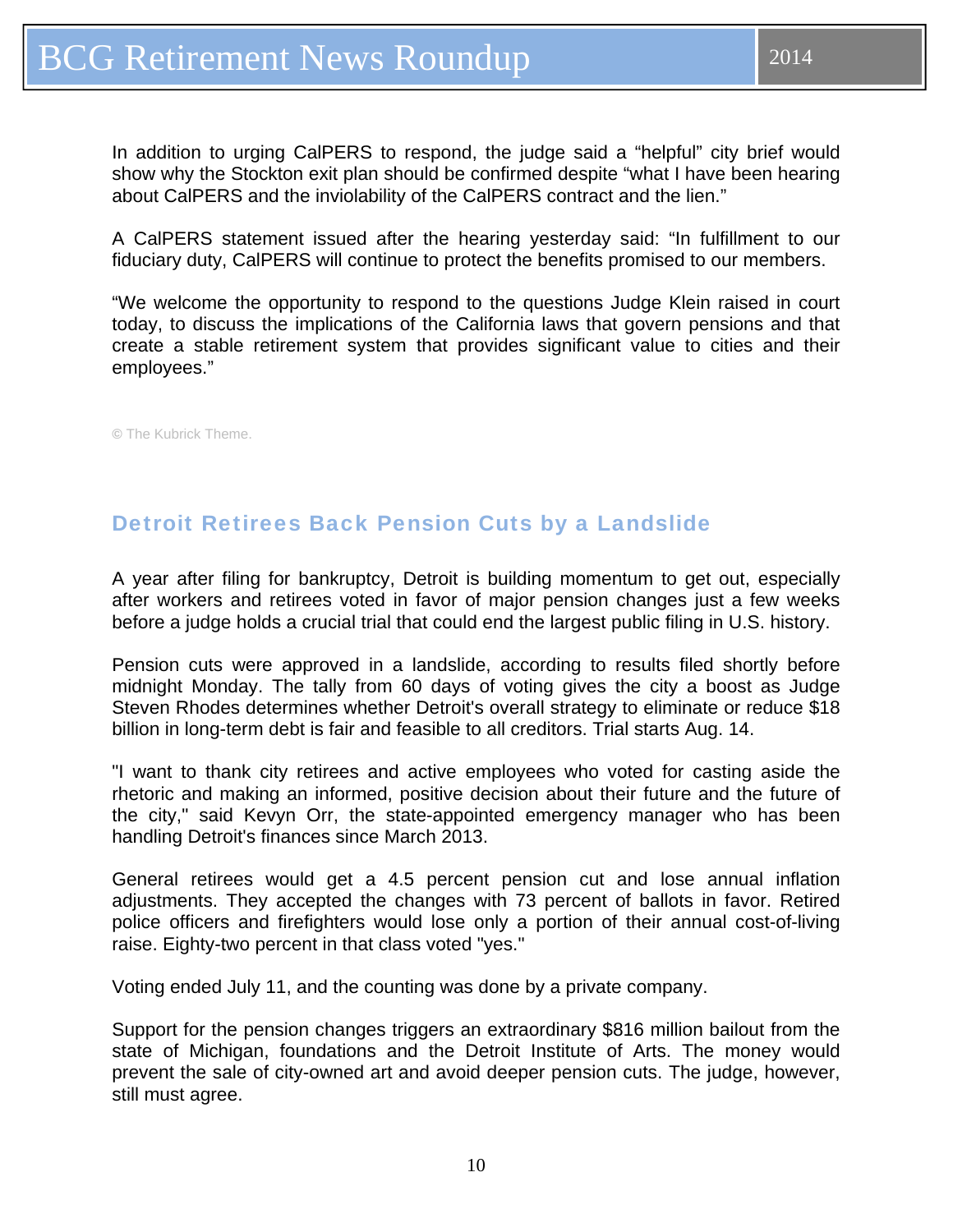In a statement Tuesday, Michigan Gov. Rick Snyder said the vote is recognition that the state has pulled together in support of the city. He noted that many people faced "difficult decisions" and said their sacrifices are appreciated.

"We have farther to go down this road," Snyder said. "But the vote tallies show how far we've come in the past year, and that Detroit's future is increasingly brighter."

Anthony Sabino, a bankruptcy expert who teaches business law at St. John's University in New York, said results of the voting are a big win for the city.

"It will pave the way for a confirmation hearing. Detroit will be able to move forward, not with absolute financial certainty but far more than Detroit has enjoyed in decades," he said.

Indeed, a Boston-based restructuring expert hired to advise the judge said Monday Detroit's overall bankruptcy plan is "feasible," a key standard at the upcoming trial. But Marti Kopacz warned that antiquated computer systems, a pledge to spend more than \$1 billion to improve services after bankruptcy and a "cultural malady" among workers all will be challenges.

"There are ... employees who don't grasp that their job is to provide a service to the taxpayers versus the taxpayers owing them a job," Kopacz said in a report released Monday.

There are tens of thousands of creditors in Detroit's bankruptcy, from bond holders to businesses that provide soap, but much of the focus of the last year has been on the roughly 32,000 retirees and current and former workers banking on a pension. They have put a real and often anguished face on the process.

The judge set aside a day last week to hear the personal stories of retirees frightened about getting smaller checks.

The average annual pension for police and fire retirees is \$32,000, while most other retired city workers get \$19,000 to \$20,000. Orr has said pension changes are unfortunate but necessary because two funds are underfunded by billions. If investment performance improves in the years ahead, he said, the cuts could be restored.

Many retiree organizations had urged a "yes" vote, insisting the pension changes were the best option under tough circumstances. But Dorothy Baker, 64, disagreed. Besides the pension cut, the library retiree who lives in suburban St. Clair Shores would lose a portion of her annuity earnings.

"Don't they sell assets in bankruptcy? They haven't sold any assets. There are parking garages and golf courses," said Baker, who worked for Detroit for nearly 39 years.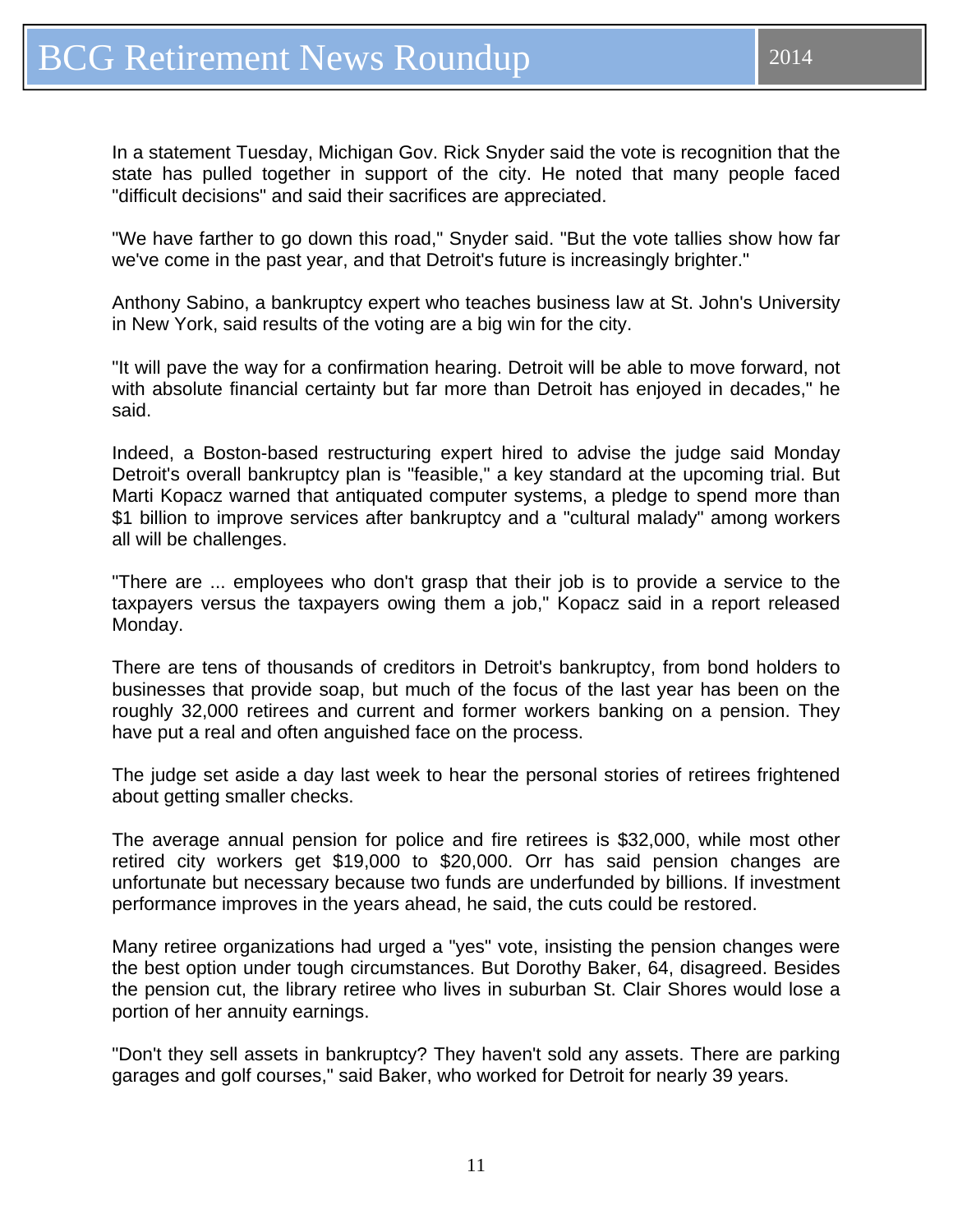<span id="page-11-0"></span>The Michigan Constitution says public pensions can't be cut, but Rhodes said in December that federal bankruptcy law trumps that shield. It was a groundbreaking opinion that could influence local governments across the country that go broke.

Michigan Attorney General Bill Schuette believes the judge is wrong, but he won't appeal now that retirees have voted for the cuts.

"I will respect their decision," Schuette said in a statement.

© 2014 ABC News Internet Ventures.

# Public pension plans reap benefits from Citigroup settlement

State pension funds in California and Illinois are among the recipients of Citigroup Inc.'s \$7 billion in fines and consumer relief to resolve government claims that it misled investors about the quality of mortgage-backed bonds sold before the financial crisis.

The accord includes a record \$4 billion civil penalty to the Justice Department, \$500 million to state attorneys general and the Federal Deposit Insurance Corp., and about \$2.5 billion in various forms of consumer relief to be provided by the end of 2018, the bank said in a statement July 14.

California Attorney General Kamala D. Harris announced in a statement that the state will receive \$102.7 million in damages, which will reimburse the \$300.9 billion California Public Employees' Retirement System, Sacramento, and the \$189.1 billion California State Teachers' Retirement System, West Sacramento. The state also will receive \$90 million in consumer relief.

Illinois Attorney General Lisa Madigan said in a statement that Illinois is receiving \$44 million to reimburse the \$44.2 billion Illinois Teachers Retirement System, Springfield; the \$16.9 billion Illinois State Universities Retirement System, Champaign; and the \$14.8 billion Illinois State Board of Investment, Chicago, which oversees the State Employees' Retirement System, General Assembly Retirement System and Judges' Retirement System. The state is also receiving \$40 million in consumer relief.

New York is receiving \$92 million in cash and \$90 million in consumer relief, said state Attorney General Eric Schneiderman in a statement, but he did not specify how much would specifically go to the state's pension funds.

Citibank took a \$3.7 billion charge in the quarter ended June 30 to cover the cost of the settlement, the firm said in its statement.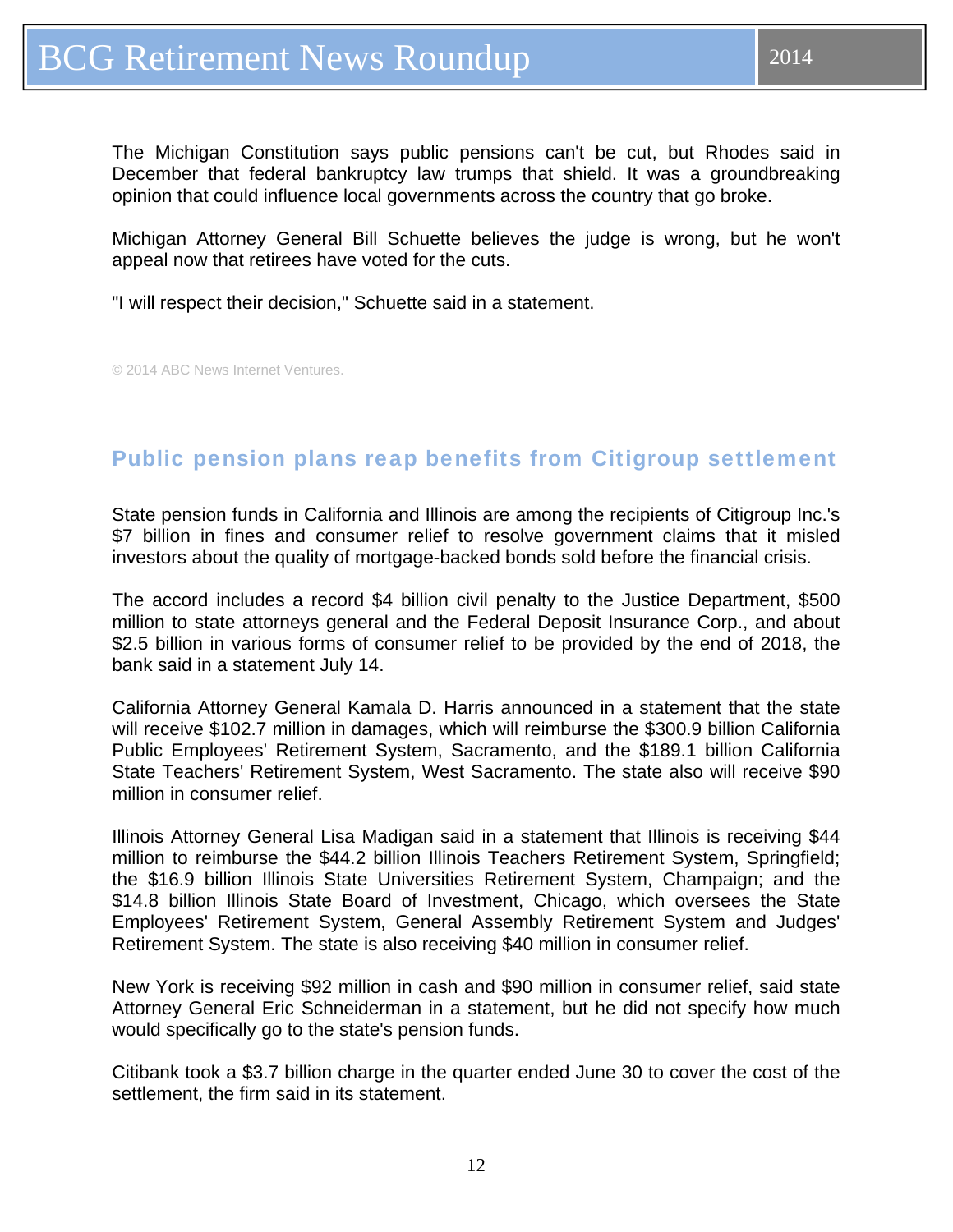<span id="page-12-0"></span>Citigroup was among lenders investigated by the Justice Department for allegedly misrepresenting the quality of mortgage-backed bonds sold to investors before 2008's credit crisis. J.P. Morgan Chase & Co., the biggest U.S. bank, agreed in November to pay \$13 billion to resolve similar federal and state probes. The government has sought about \$17 billion from Bank of America, a person familiar with those talks has said.

"The bank's misconduct was egregious," U.S. Attorney General Eric Holder said in a text of his prepared remarks. "And under the terms of this settlement, the bank has admitted to its misdeeds in great detail."

The settlement, which caps months of negotiations, covers securities issued, structured and underwritten between 2003 and 2008, according to Citigroup.

Copyright © 2014 Crain Communications Inc

# Private Sector

### Insurer Warns Some Pooled Pensions Are Beyond Recovery

More than a million people risk losing their federally insured pensions in just a few years despite recent stock market gains and a strengthening economy, a new government study said on Monday.

The people at risk have earned pensions in multiemployer plans, in which many companies band together with a union to provide benefits under collective bargaining. Such pensions were long considered exceptionally safe, but the Pension Benefit Guaranty Corporation reported in its study that some plans are now in their death throes and cannot recover.

Bailing out those plans seems highly unlikely. But if they are simply left to die, the collapse of the federal insurance program is all but inevitable, the report said, leaving retirees in failed plans with nothing. It added that the program "is more likely than not to run out of money within the next eight years" as plan after plan collapses.

The multiemployer pension sector, which covers 10 million Americans, represents a mixed bag of financial strength and weakness. The aging of the work force, the decline of unions, deregulation and two big stock crashes have all taken a grievous toll. Ten percent of the people covered are in severely underfunded plans, the study said.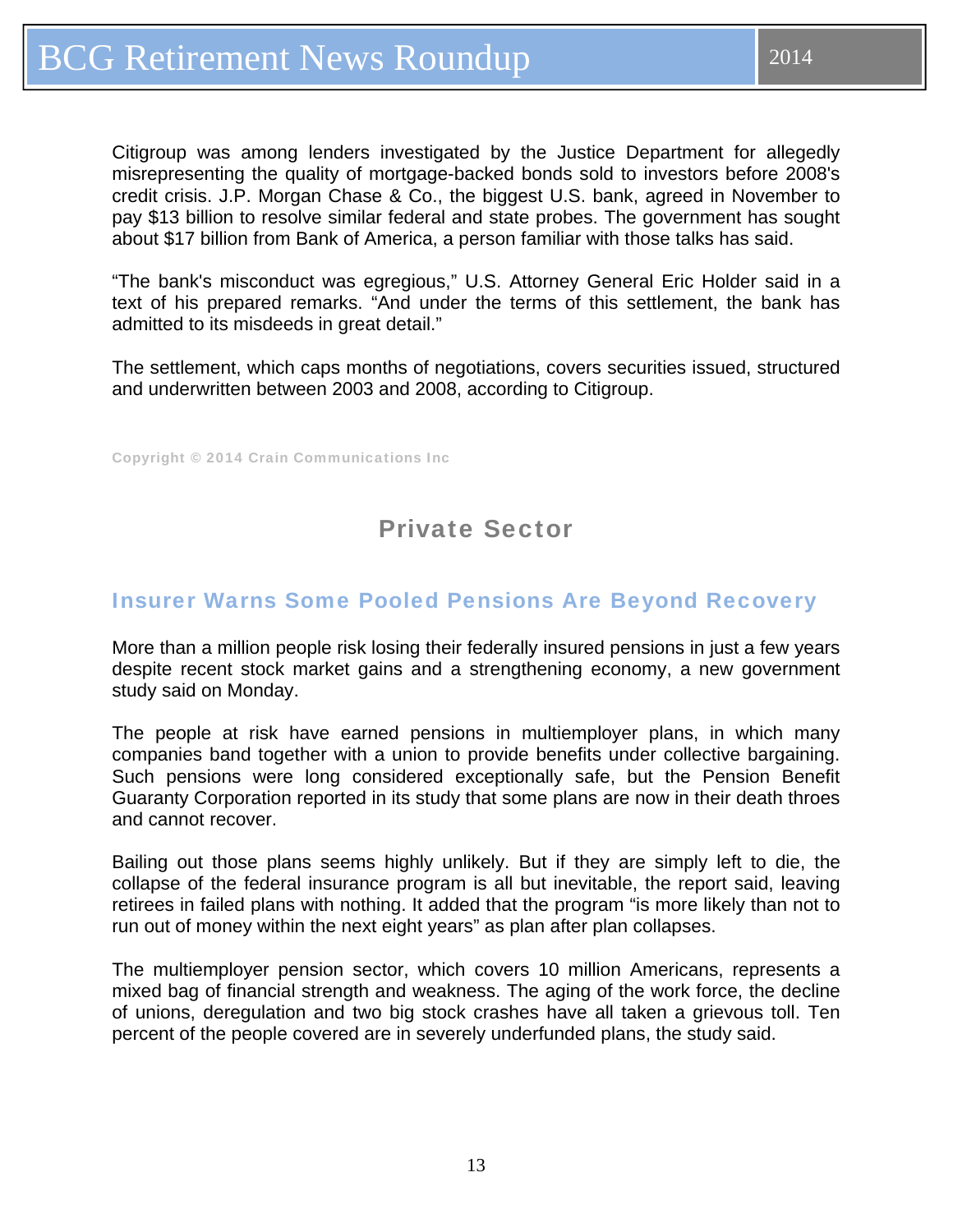The federal insurer is not making any recommendations about what to do at the moment, said Joshua Gotbaum, its director. "This is a legally required actuarial report whose purpose is solely to project the range of outcomes for plans and the P.B.G.C."

The agency does such a projection every year, but this year's version was unusually late and unusually dire.

Congress has already held several hearings on multiemployer plans, and for months the unions and companies that jointly sponsor them have been meeting with Congressional staff members to come up with responses. One working proposal calls for retirees in multiemployer plans to give up part of their core benefits to save money. That idea is extremely controversial because federal law has sheltered retirees from such cuts for decades. Proponents say it is the only way to keep some plans going.

Even if the new report spurs them, no legislative initiative is expected until after November's elections.

The report's dire prognosis was limited to the multiemployer pension insurance program. The federal insurer has a separate program for the pensions offered by single companies, and the report said it was not at risk. In fact, its finances have improved over the last year, the report said.

The multiemployer insurance program works differently from the single-employer one, and the report expressed concern that the people at greatest risk were unaware of how deeply their pensions could be cut if the situation deteriorated. The maximum insurance benefit is less than \$13,000 a year, and that is only for people who have at least 30 years of service. In some plans, notably the Teamsters' troubled Central States plan, many workers and retirees have already earned pensions well above the insurance maximum.

Congress never gave the program a lot of resources, paradoxically, because in the past the plans were considered so healthy that they did not need as much insurance protection. Employers pay much smaller premiums and the insurance coverage is much more limited than for single-employer pensions. And the P.B.G.C. itself has no power to step in and rescue a dying plan, the way it can if a single-employer plan is at risk of failing. It can only sit on the sidelines and get its meager checkbook ready.

The strength of multiemployer pensions grew out of the fact that they pooled the resources of many companies. If one company in the pool went bankrupt, the others were required to pick up the cost of the resulting "orphaned" retirees. In the past, new unionized companies would join the pools over the years, keeping them strong.

Those factors began to change as the work force aged, unions dwindled and whole sectors of the economy were deregulated. And then came the dot-com crash of 2000, which pummeled many pension investment pools.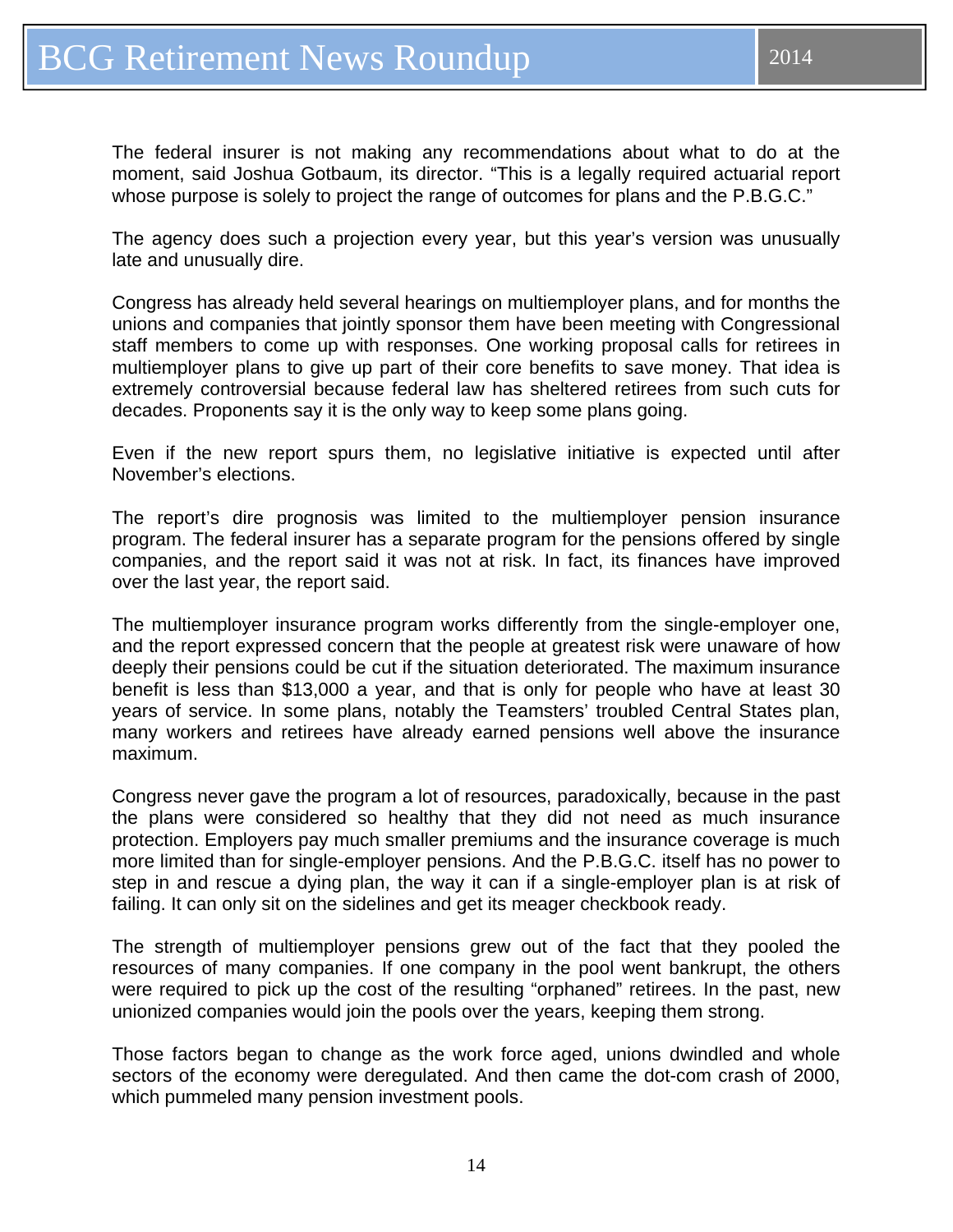In 2006, Congress passed a law intended to strengthen company pensions, and the new study looked, for the first time, at how employers were responding to it. Adding this behavioral information required a major change in the pension organization's methodology, which Mr. Gotbaum said was among the main reasons the report came out months late.

The 2006 law required severely troubled multiemployer plans to set up rehabilitation programs and file the details with the government. In general, companies were supposed to put more money into their shared investment pools, workers were supposed to build their benefits more slowly, and retirees were supposed to give up the parts of their pensions that were not considered core benefits.

But when the researchers began started tracking employer behavior, they found that a significant number of multiemployer plans were so hard hit that their trustees decided not to use all the medicine prescribed in 2006. They did not think it would do any good and might even make things worse.

Mr. Gotbaum said the agency realized this over the last year or two, because more and more plan officials had been notifying the government that they were not in compliance with their own rehabilitation plans.

"They told us, 'It's not that we're not willing to do it,' " he said. Rather, the plan trustees told the government that they had run into limits in how far they could push their companies and workers without destroying their whole pension plans.

Much of the problem was demographic. The most troubled plans often had more retirees than active workers. Trustees of those plans realized that they were pushing the workers to tighten their own belts in order to let the retirees keep receiving bigger benefits than the workers thought they would ever get themselves. If they kept pushing, the workers or the sponsoring companies would drop out of the pool, setting up a slow but steady death spiral.

"There is a concern that if the severely distressed plans fail, that this might lead to efforts to abandon healthy plans, too," Mr. Gotbaum said.

Both federal insurance programs were designed to be self-supporting, and while the pension agency has operated for years at a deficit, it has not needed to turn to the taxpayers for assistance. Giving it the means to rescue failing multiemployer pension plans now would almost certainly require an act of Congress to put more money into the agency's coffers.

Given the political climate in Washington, Congress would not likely support such a bill without first seeing that workers, retirees and unionized companies had already made serious sacrifices.

**© 2014 The New York Times Company**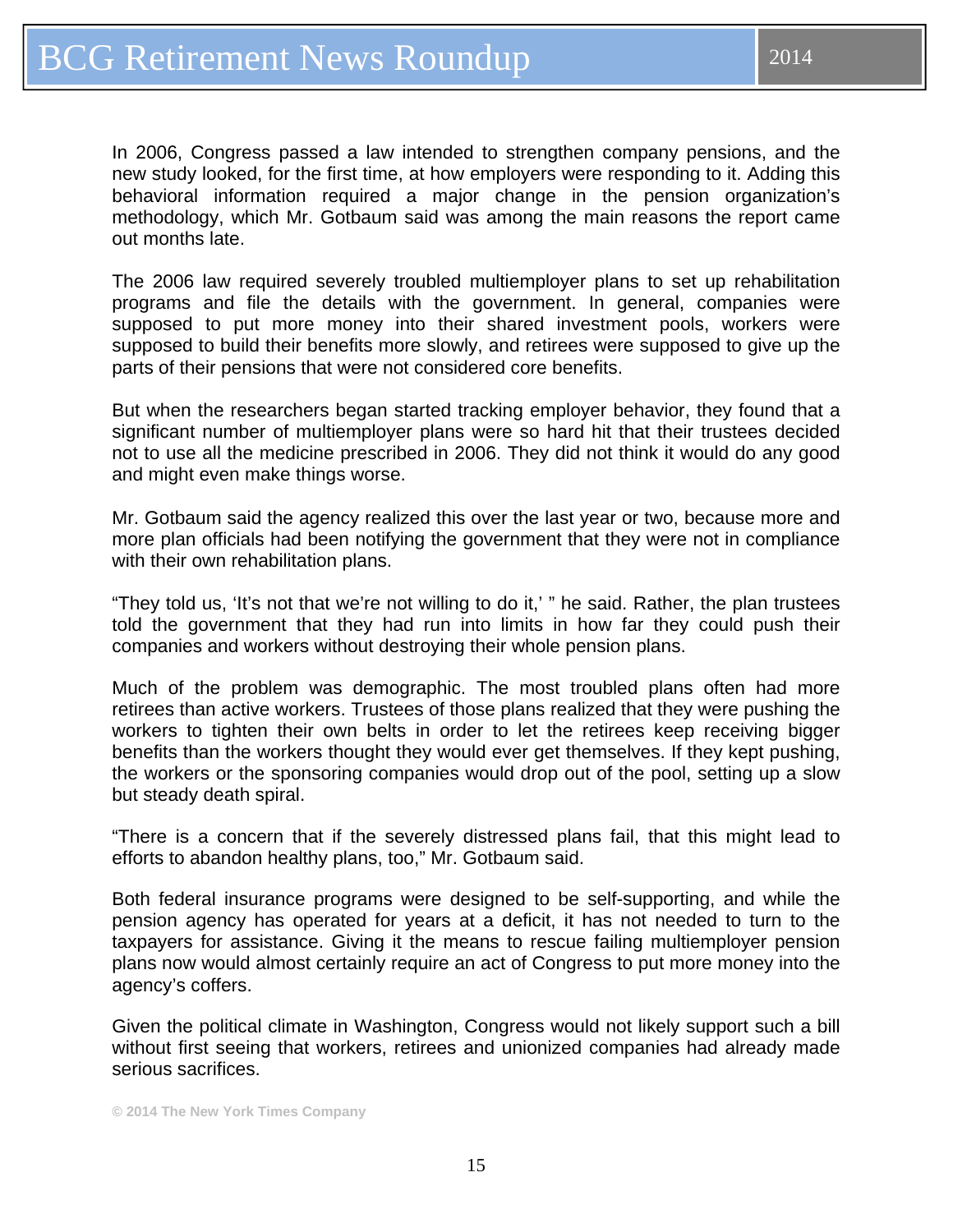# <span id="page-15-0"></span>Corporate pension plan funded status flat for quarter, up in June — 3 reports

The funded status of a typical U.S. corporate defined benefit pension plan remained relatively unchanged at slightly less than 90% in the second quarter, said Legal & General Investment Management America's quarterly Pension Fiscal Fitness Monitor.

BNY Mellon Investment Management and Wilshire Consulting also both reported slight increases in the funded status of typical corporate DB plans in June.

Strong equity market returns offset falling interest rates, resulting in unchanged funded status levels, said Donald Andrews, head of LDI strategy at LGIMA, in a phone interview.

Global equity rose 5.2% in the second quarter, and discount rates fell 23 basis points, causing liabilities to increase by about 4%, Mr. Andrews said.

Mr. Andrews added that volatility remains low and plan executives continued to show interest in implementing option-based strategies.

LGIMA's fitness monitor assumes an investment strategy of 60% global equity and 40% aggregate fixed income.

Separately, the typical corporate DB plan rose to 92% in June, up 1.4 percentage points from the previous month due to strong asset returns and falling liabilities, said the BNY Mellon Institutional Scorecard. Liabilities fell 0.2% in June, while assets returned 1.4%.

Meanwhile, the typical public DB plan returned 1.6% for a second consecutive month, exceeding its monthly return target of 0.6%.

The typical foundation and endowment returned 1.7%.

Despite the funding increase, the typical corporate DB plan is still down a total of 3.2 percentage points from a high of 95.2% at the end of December, BNY Mellon said.

Separately, the funded status for the typical U.S. corporate pension plan rose one percentage point in June to 87.1% due to strong equity returns, said a monthly report from Wilshire Consulting.

Since Jan. 1, the funding ratio has decreased 2.7 percentage points from 89.8%.

The typical pension fund, as studied by Wilshire, has an asset allocation of 33% domestic equity, 26% long-duration fixed income, 22% international equity, 17% core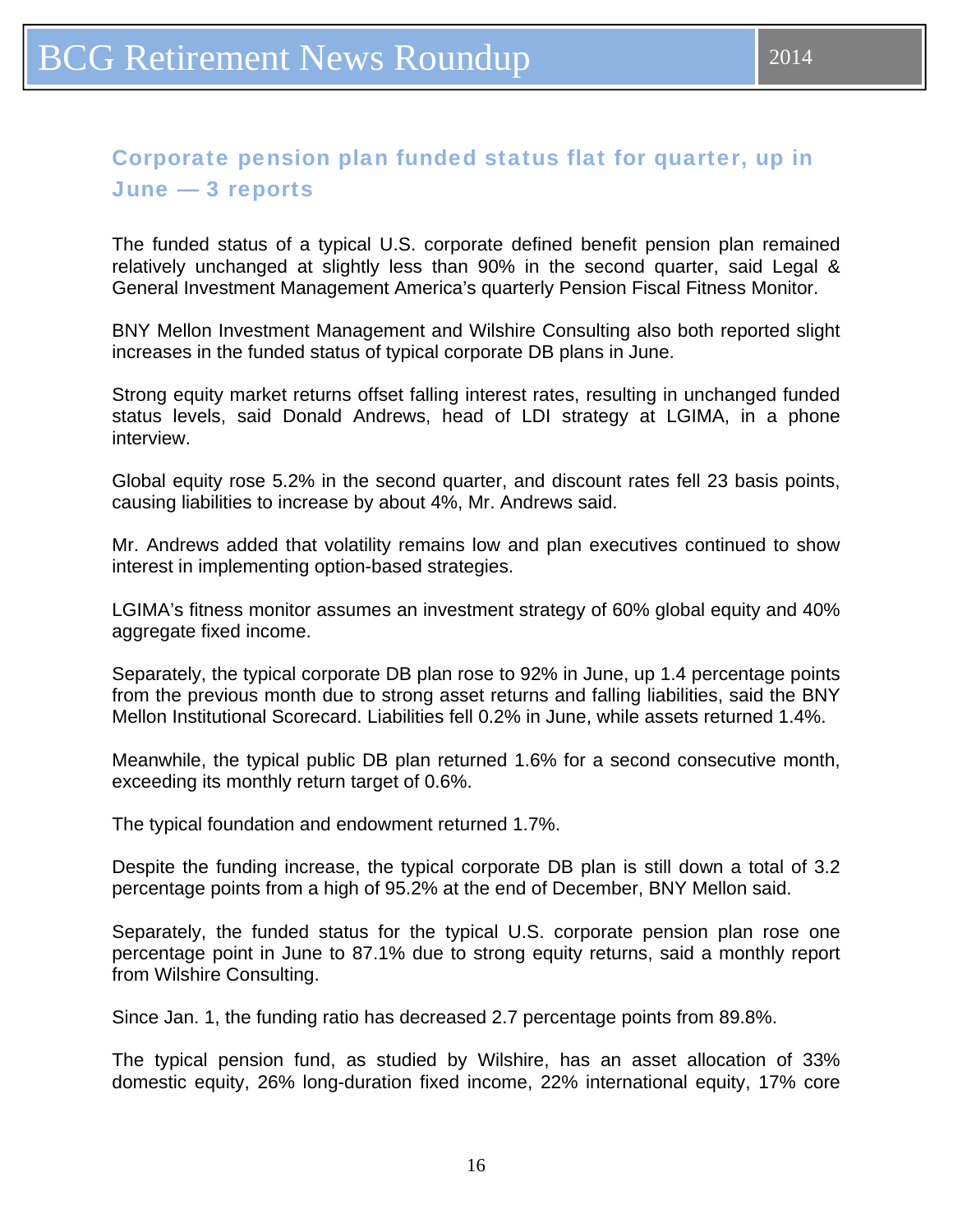<span id="page-16-0"></span>fixed income and 2% real estate. Wilshire uses data of S&P 500 company pension funds derived from corporate filings to create the model plan.

**Copyright © 2014 Crain Communications Inc.** 

# LONG-TERM DOWNWARD TREND OF FEES PAID BY 401(K) INVESTORS IN MUTUAL FUNDS CONTINUED IN 2013

The following information was released by the Investment Company Institute: Participants in 401(k) plans incurred lower expenses investing in long-term mutual funds (equity, hybrid, and bond funds) in 2013 than in 2012, the Investment Company Institute (ICI) found in an annual research report released today. The decline in these expenses is consistent with the downward trend of the past decade.

The report, "The Economics of Providing 401(k) Plans: Services, Fees, and Expenses, 2013," shows that plan participants holding mutual funds tend to invest in lower-cost funds. At year-end 2013, nearly 38 percent of 401(k) plan assets were invested in equity mutual funds. In 2013, 401(k) plan participants who invested in equity mutual funds paid an average expense ratio of 0.58 percent, down from 0.63 percent in 2012. Similarly, expense ratios that 401(k) plan participants paid for investing in hybrid mutual funds fell from 0.60 percent in 2012 to 0.58 percent in 2013. The average expense ratio 401(k) plan participants incurred for investing in bond mutual funds dropped from 0.50 percent in 2012 to 0.48 percent in 2013.

#### **Participants in 401(k) Plans Tend to Pay Lower Fees for Mutual Funds**

Participants in 401(k) plans tend to pay lower fees than fund investors overall. The 0.58 percent paid by 401(k) investors in equity funds is lower than the expenses paid by all equity fund investors (0.74 percent) and less than half the simple average expense ratio on equity funds offered for sale in the United States (1.37 percent) (see the figure below for more detail). The experience of hybrid and bond fund investors is similar.

"It is clear from this study that 401(k) participants investing in mutual funds tend to invest in lower-cost funds," said Sean Collins, senior director of industry and financial analysis. "This tendency on the part of investors sets up a competitive dynamic within the fund industry, as funds strive to provide ever better services at even more competitive prices. This dynamic is amplified to the benefit of retirement savers through the design of the 401(k) system, in which plan sponsors as fiduciaries select mutual funds as investment options for their plan."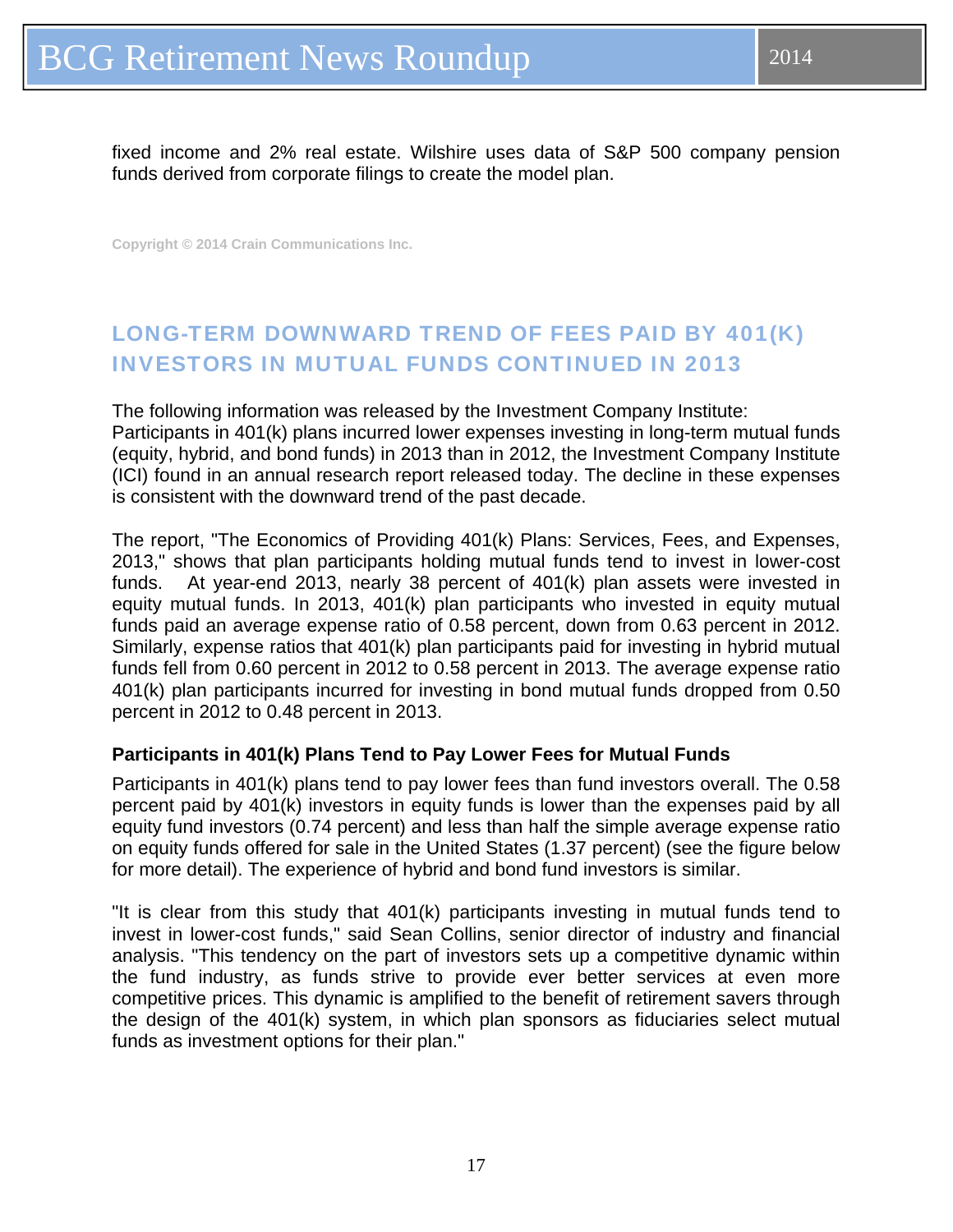### <span id="page-17-0"></span>**401(k) Mutual Fund Investors Tend to Pay Lower-Than-Average Expenses**

- 1. The industry average expense ratio is measured as an asset-weighted average.
- 2. The 401(k) average expense ratio is measured as a 401(k) asset-weighted average.

Note: Data exclude mutual funds available as investment choices in variable annuities.

Sources: Investment Company Institute and Lipper

### **Cost of Mutual Fund Investing in 401(k) Plans Has Declined Substantially Since 2000**

For more than a decade, the costs 401(k) plan participants have incurred for investing in long-term mutual funds have trended down, according to the study. For example, in 2000, 401(k) plan participants incurred expenses of 0.77 percent of the 401(k) assets they held in equity funds. By 2013, that had fallen to 0.58 percent, a 25 percent decline. The expenses 401(k) plan participants incurred for investing in hybrid and bond funds also fell from 2000 to 2013, by 19 percent and 21 percent, respectively.

### **Regulatory Requirements Impose Costs on Operating a 401(k) Plan**

The report also explains that 401(k) plans are a complex employee benefit, largely due to regulatory and other costs of offering a 401(k) plan. Employers offering 401(k) plans are fiduciaries to the participants. They typically hire service providers to operate these plans and must ensure that the costs for plan services are reasonable. Employers and employees generally share the costs of operating 401(k) plans.

**Copyright © 2014 LexisNexis, a division of Reed Elsevier Inc.** 

### Pension smoothing part of Highway Trust Fund deal

The House Ways and Means Committee late Tuesday proposed pension smoothing as part of a funding package for the Highway Trust Fund, which is projected to run out of money within weeks.

Chairman Dave Camp, R-Mich., said in a statement that the package, while not perfect, is "viable … and should pass both the House and Senate quickly."

H.R. 5021 is expected to win committee approval Thursday. The Senate Finance Committee is still working on its own proposal, but Mr. Camp said the House version "is the only package with a proven history of getting big bipartisan votes in both the House and Senate."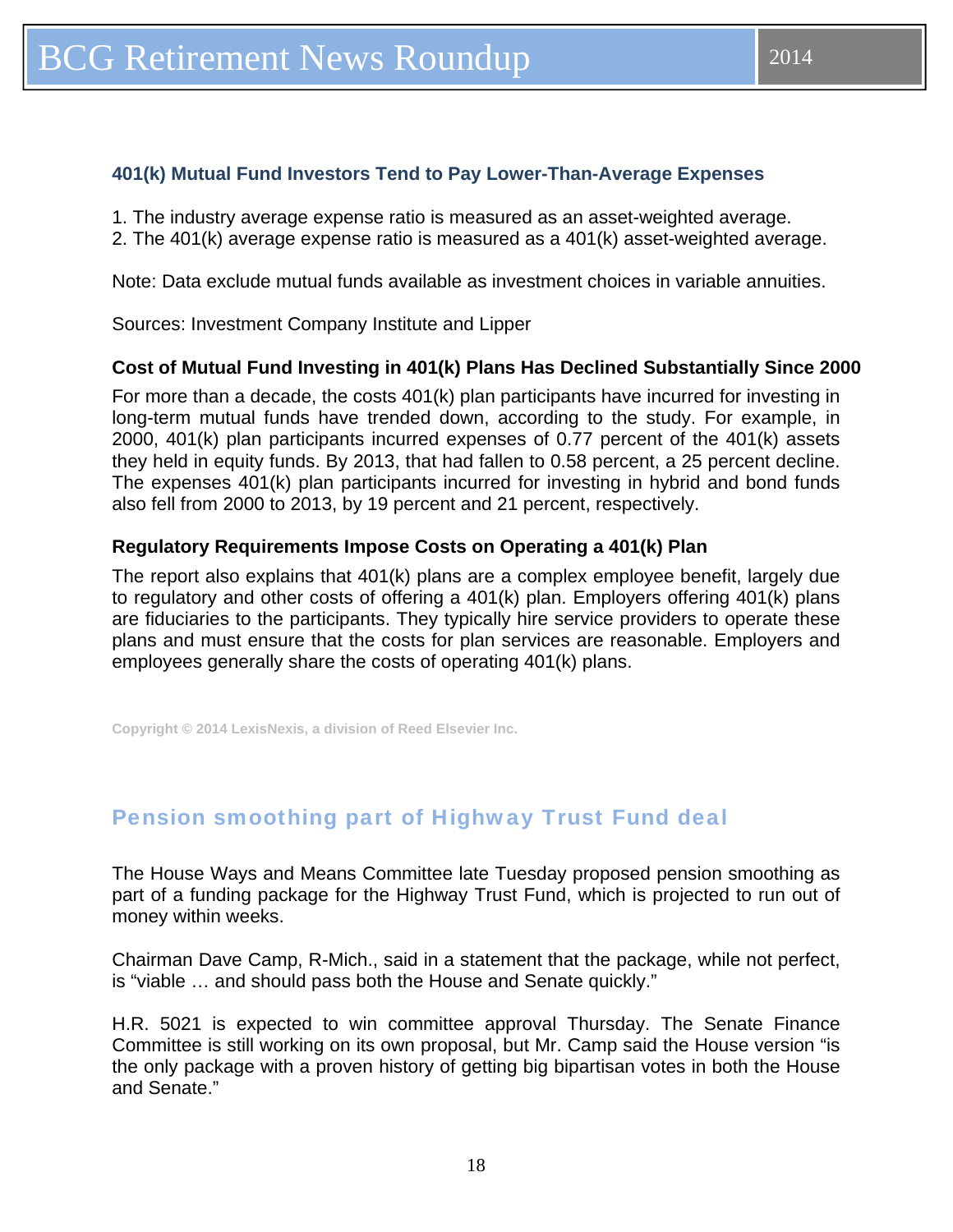<span id="page-18-0"></span>Building on a similar feature of the MAP-21 highway bill passed in 2012, the committee proposal would allow corporations a range of rates for calculating defined benefit plan liabilities, which determine contributions to the plans. The most generous funding calculation, which ended with 2012 plan years, would now be available to sponsors through 2017. The reduced pension funding contributions resulting from the change would bring in an estimated total of \$6.4 billion in tax revenue, according to a Joint Committee on Taxation estimate of the committee's proposal.

Groups representing corporations also welcomed the absence of further premium increases for the Pension Benefit Guaranty Corp., which had been considered in earlier proposals. "We are very supportive of the approach that the Ways and Means committee and Chairman Camp has taken," said Kathryn Ricard, senior vice president for retirement policy at the ERISA Industry Committee, in an interview. "Funding pension plans is a long-term effort, and we are always happy to have the support of members of Congress who view this as a long-term liability and therefore a long-term funding obligation."

"It's something that we think a lot of companies will benefit from," said Lynn Dudley, senior vice president of global retirement and compensation policy for the American Benefits Council. "We've always believed in funding stabilization, especially when interest rates are very low, because it allows companies and plans to stay stronger."

According to a Society of Actuaries analysis, MAP-21 pension funding changes benefited well-funded plans as well as those that were less funded in 2012. The SOA found that plans using MAP-21 to set funding levels were more likely to have larger numbers of participants or a higher proportion of inactive participants.

**Copyright © 2014 Crain Communications Inc.**

### Thousands of 401(k)s Fail Nondiscrimination Tests

Thousands of 401(k) plans failed their recent IRS nondiscrimination testing and had to return excess contributions to highly compensated employees because of imbalanced retirement plan coverage, according to research by a 401(k) advisory firm.

Almost 60,000, or about 12 percent, of plans reviewed were forced to make "corrective distributions" to HCEs in 2012, the latest available data from the U.S. Department of Labor, Judy Diamond Associates' research concluded. The paybacks, which can be taxed as regular income by the federal government, totaled \$794 million, the plan adviser said. The portion of plans with corrective distributions in 2012 was down 2 percentage points from the previous year.